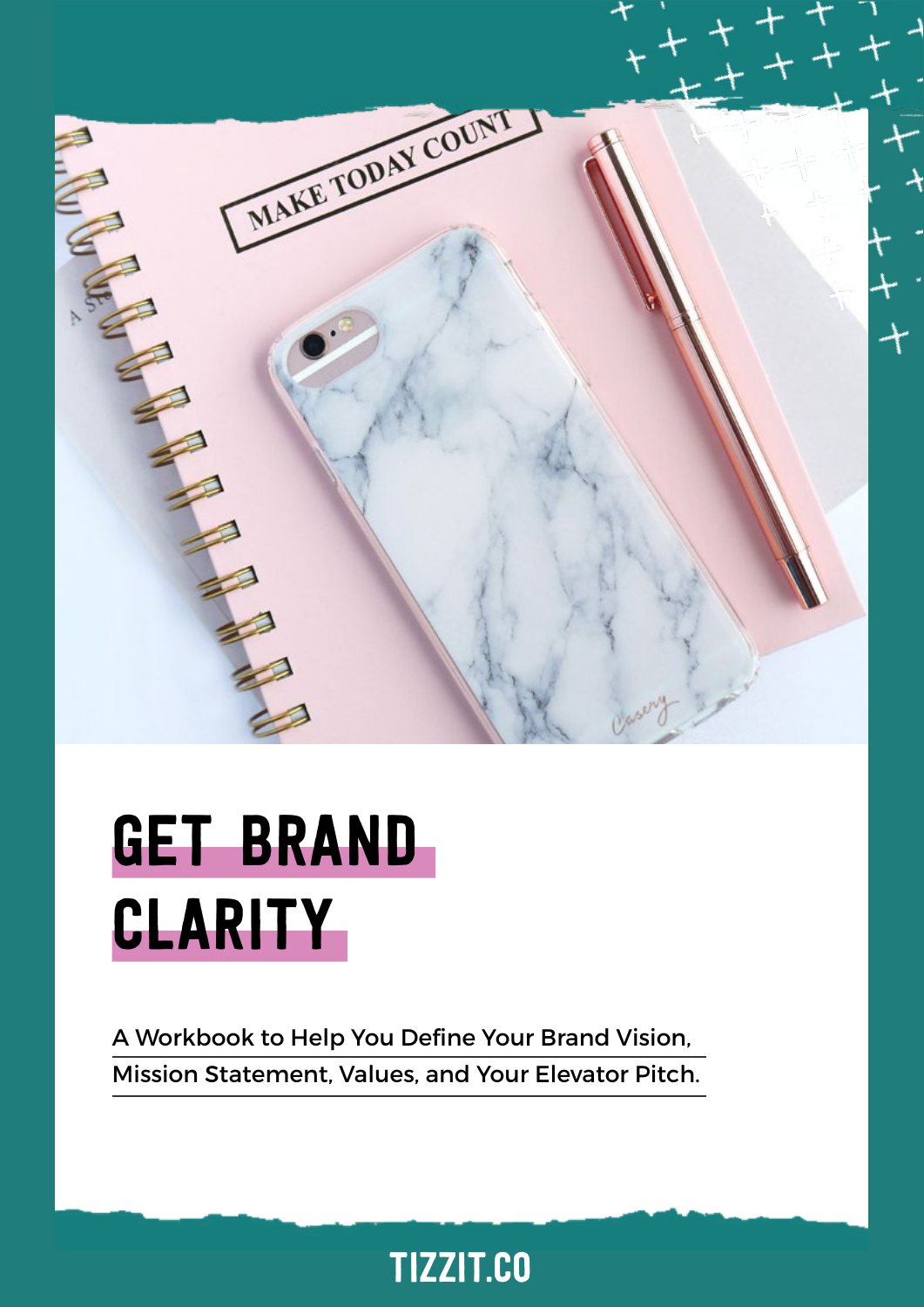# Your vision

### WHAT THE HECK IS A "VISION"?



*Your vision is your "master plan". It is where you see your business heading and what you want to accomplish with or through it: what success looks like, what positive impact it will have.* 

It's important because along the bumpy road that is entrepreneurship and while you work hard at growing your online shop, you might lose track of why you even started your business in the first place.

Connecting with your vision will help you work meaningfully and make sure the decisions you make along the way align with what you wanted in the first place.

If you are a solopreneur, your vision is probably a mix of professional goals and personal achievements, which is fine. Don't pull your hair out trying to come up with something that everyone could relate to. Rather, try to be as truthful as you can with yourself.

### What makes a good "vision" ?

#### A good vision statement:

Looks into the future: Try to vizualise where you want your shop to be in 5 years for example.

Is inspirational: Use powerful words and be meaningful. No generic sentences! Be unique.

Is ambitious: Don't hold back, set goals that will keep you moving forward.

Is realistic. Ambition is well and truly a good thing, but make sure everything you write down is still achievable ;-)

### YOUR VISION STATEMENT

Now it's time to jot down on paper what YOUR vision statement is. There is no real rules here. But if you feel stuck, grab a piece of paper and write down what comes to mind when you think about:

1- Why did you want to start your business in the first place? and

2- Imagine a world where everything turns out exactly as you wish: what does success look like? where are you selling your products and to who? how do you impact positively your customers? how do your customers talk about your brand? what does a day at work look like?

My business vision is....

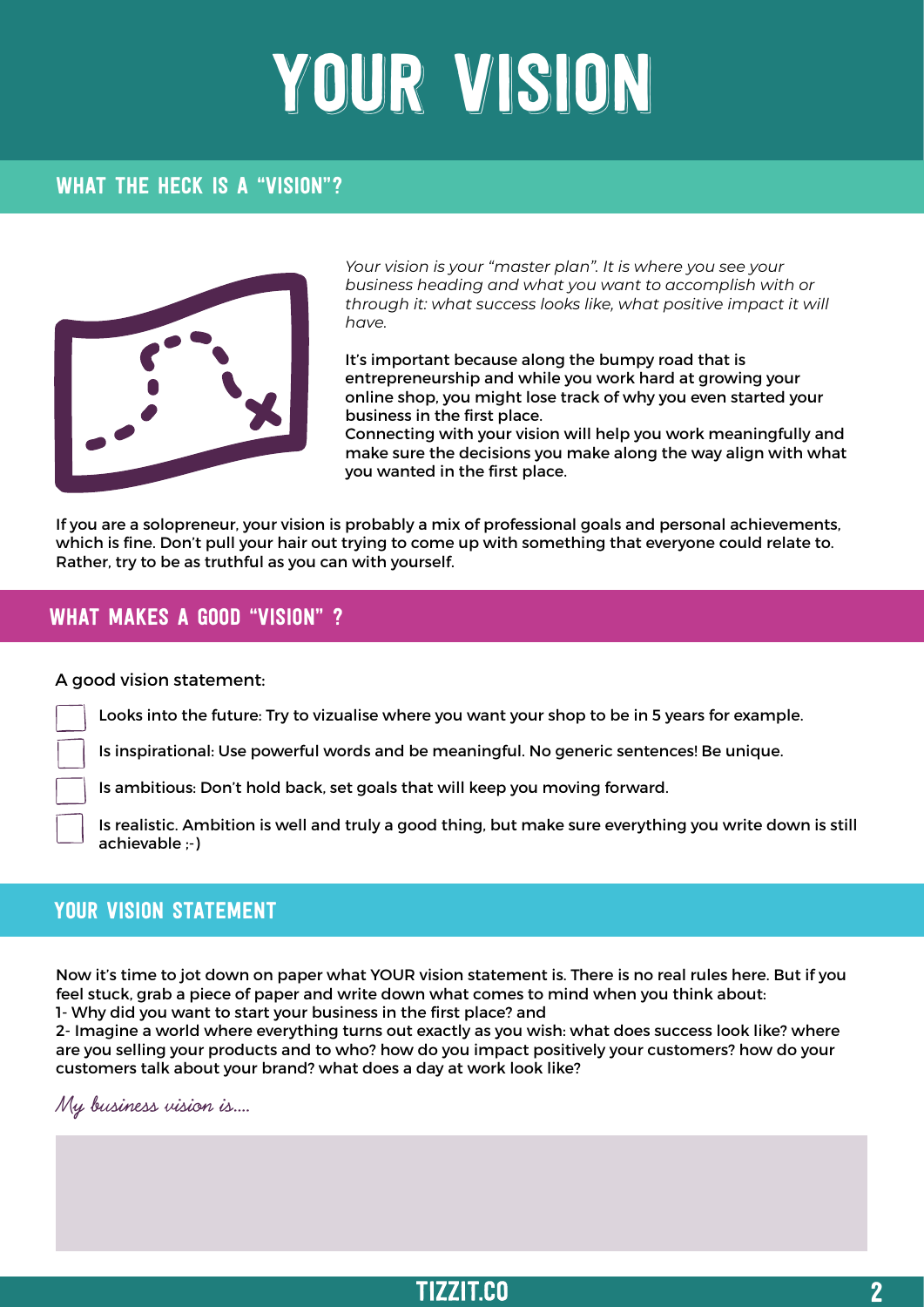# your mission statement

### WHAT is a mission statement and why it matters

A mission statement is a short proclamation of what your business does, and why people should buy from you. It helps you clarify your goals and tells your customers what makes your business unique.

A great mission statement defines clearly what the shop specializes in and stands for. Your mission statement is the foundation of your brand. You won't get brand clarity unless you have defined exactly what it is you do and why you do it. Everything else comes/flows from there: your ideal customers, your product collections, your materials, your price range... everything!

Not only it helps *you* get clear on what your business is all about, it also helps *your customers* identify to your core values. This is a must to create raving fans and repeat customers that will work at promoting your shop for you.

### **BRAINSTORM**

Forget about finding the right words for now and focus on identifying what you want your shop/your business to stand for. Grab a piece of paper and jolt down answers to questions such as:

What are words that come to mind when asked to define your business? What are your brand values? What are you good at? What does your business specialize in? What makes you different? What do you strive to achieve? What positive impact do you want to have?

It's ok to get messy here, just write whatever comes to mind!

### $PRIORITIZE + CLARIFY$

Now, using the ideas and words you just wrote down, try to answer as simply and succinctly as possible the 3 questions on the following page. It will help you reorganize and prioritize what came out of the little brainstorm exercise you just did.

### TIZZIT.CO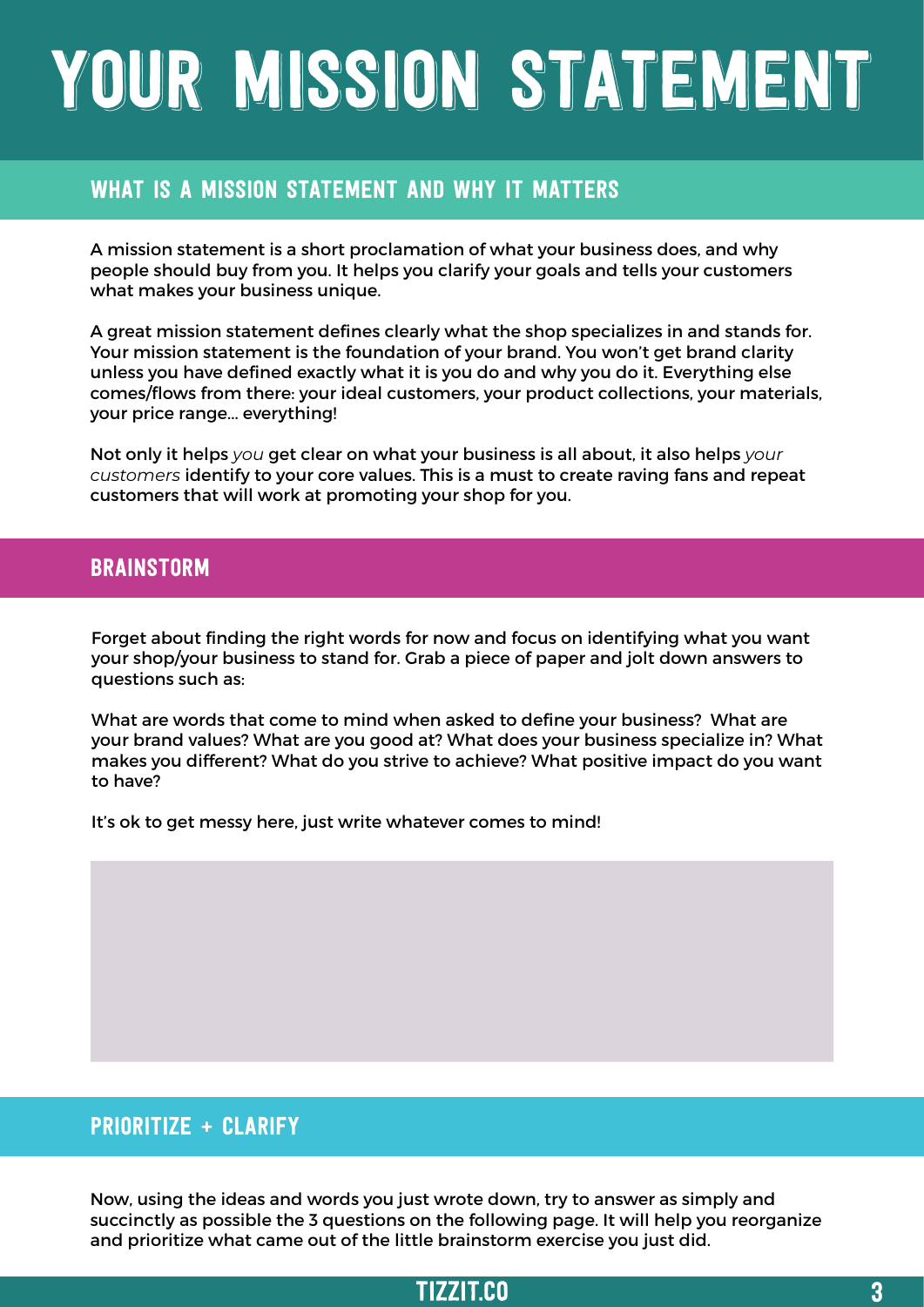# your mission statement



2

3

 Put as simply as possible, what is it that you do? **eg. I design and sew kids clothing**

What makes your products different or special?

**eg. I use certified organic cotton fabric. My designs are very colorful.** 

What benefits do your products provide? Or what positive impact does your business strive to have?

**eg. I provide an alternative to parents that want to buy cute clothing for their kids while protecting them, the planet, and the factory workers who produce the materials.**

### PUTTING IT ALL TOGETHER

Now let's put these 3 answers together to refine our wording one more time.

**" Kiddie Cotton is an online designer boutique selling kids clothing made of 100% organic and sustainable cotton. We aim at offering an alternative to parents who enjoy dressing their kids in trendy and colorful clothing while minimizing their wardrobe footprint."**

**This is a great mission statement because it answers clearly:**

- **What: organic, sustainable, trendy, colorful kids clothing**
- **Why: minimizing your kids wardrobe footprint**



#### My mission statement: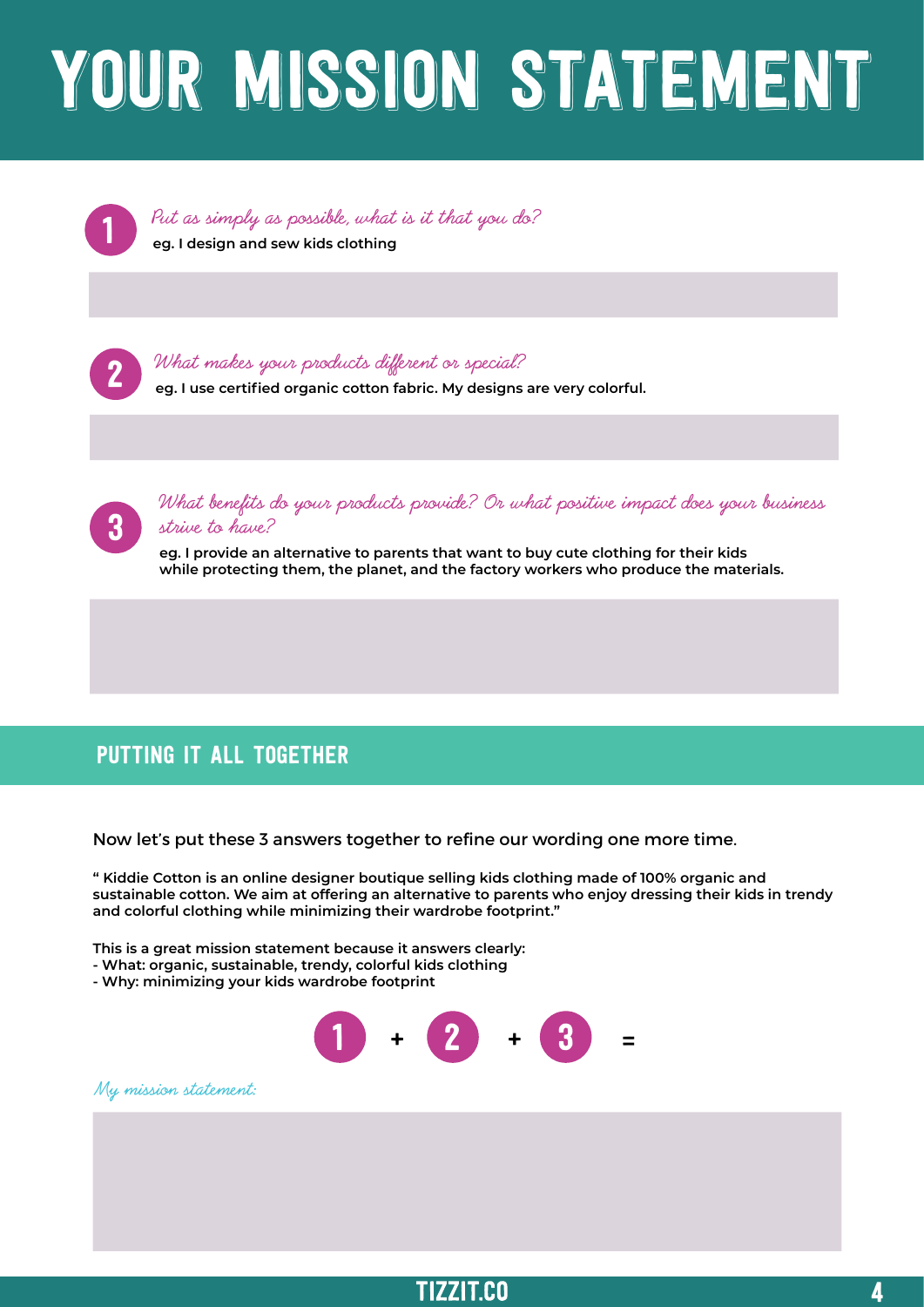# YOUR VALUES

### WHY ARE VALUES SO VALUABLE

*Business values are like personal values (and if you're a solopreneur, chances are they will be the same or really similar): they define the type of business you want to build by describing your culture, your priorities, your ethics.*

If your vision si the WHY, and your mission statement the WHAT, then your values are the HOW of your business. How you interact with your customers and competitors, how you make decisions, etc. Your values are a reminder of what is important for your business and what isn't, so you won't lose your sense of ethics while pursuing your vision.

### Defining your business values

The best way to find the values that best describes your business is to do a little brainstorm and to then filter down. Write down ANY keyword, adjective or word that you think could describe your business values. You can then group the ones that are similar anf filter down until you find the ones that you think fit in with your business ethics and morals the best.

If you could do with a little inspiration, check out this **[List of 500 core values examples](http://www.threadsculture.com/blog/company-culture/core-values-list-threads/).**

My business values are:

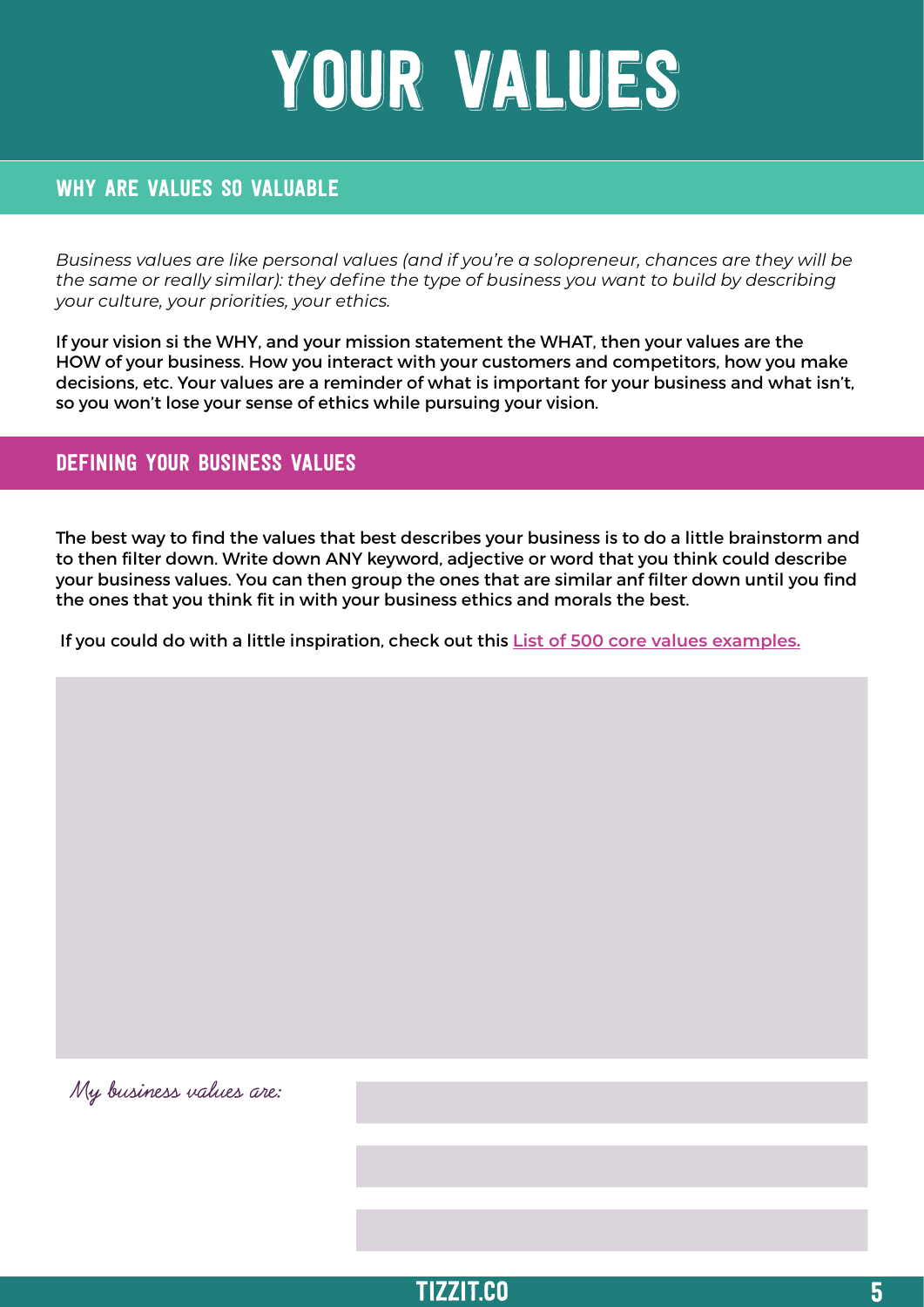# YOUR ELEVATOR PITCH

### WHAT IS AN ELEVATOR PITCH

An elevator pitch is a quick summary of what your business/shop is all about. Think of it as a quick way to introduce yourself and your business to someone that you have never met before.

Of course, I do not recommend you turn into a robot and just repeat each time the same exact sentence. You should always adapt it depending on who you are talking to and what context you're in. Saying that, it's good to have at least an idea of how you can introduce your shop so that you're not taken by surpise and end up saying something like:

*" Huh...I sell jewelry on the internet. That like.. I make myself at home. In my studio."* 

#### Instead, it would be better to say something more like:

*" I design and handcraft minimalist jewelry made with opal stones and sterling silver. I use only recycled sterling silver and raw materials and specializes in custom wedding and engagement rings."*

**-> Crafting an elevator pitch will help you speak confidently about your business and sound more rofessional.** 

### YOUR ELEVATOR PITCH

#### **Take your mission statement and try to re-write it using a more personal approach (use the first person!).**

#### *Eg. From Mission Statement....*

*Kiddie Cotton is an online designer boutique selling kids clothing made of 100% organic and sustainable cotton. We aim at offering an alternative to parents who enjoy dressing their kids in trendy and colorful clothing while minimizing their wardrobe footprint."* 

#### *Eg. ....to Elevator Pitch*

*My name is Sarah P. and I am the owner of Kiddie Cotton, an online designer boutique selling kids clothing made of 100% organic and sustainable cotton. My goal is to give parents an alternative from the mainstream clothing brands by designing clothes that are trendy, colorful and at the same time minimize their wardrobe footprint."* 

#### *I*f you feel stuck re-writing your mission statement into your elevator pitch, you can also start with a template (but please do change it to make it more personable!) such as:

My name is [NAME]. I am the founder/owner/creator of [SHOP/BUSINESS NAME]. I offer/design/create [PRODUCTS] for [MARKET]. All my {products} are [DIFFERENTIATOR] so that [BENEFIT].

*eg.: My name is Sarah P. I am the founder of Kiddie Cotton, an online kids clothing boutique. I create colorful kids clothes for parents that are looking for an environmental friendly, yet trendy alternative to the mainstream clothing brands. All my pieces are made with 100% sustainable and organic cotton to minimize wardrobe footprint.* 

### My elevator pitch is...